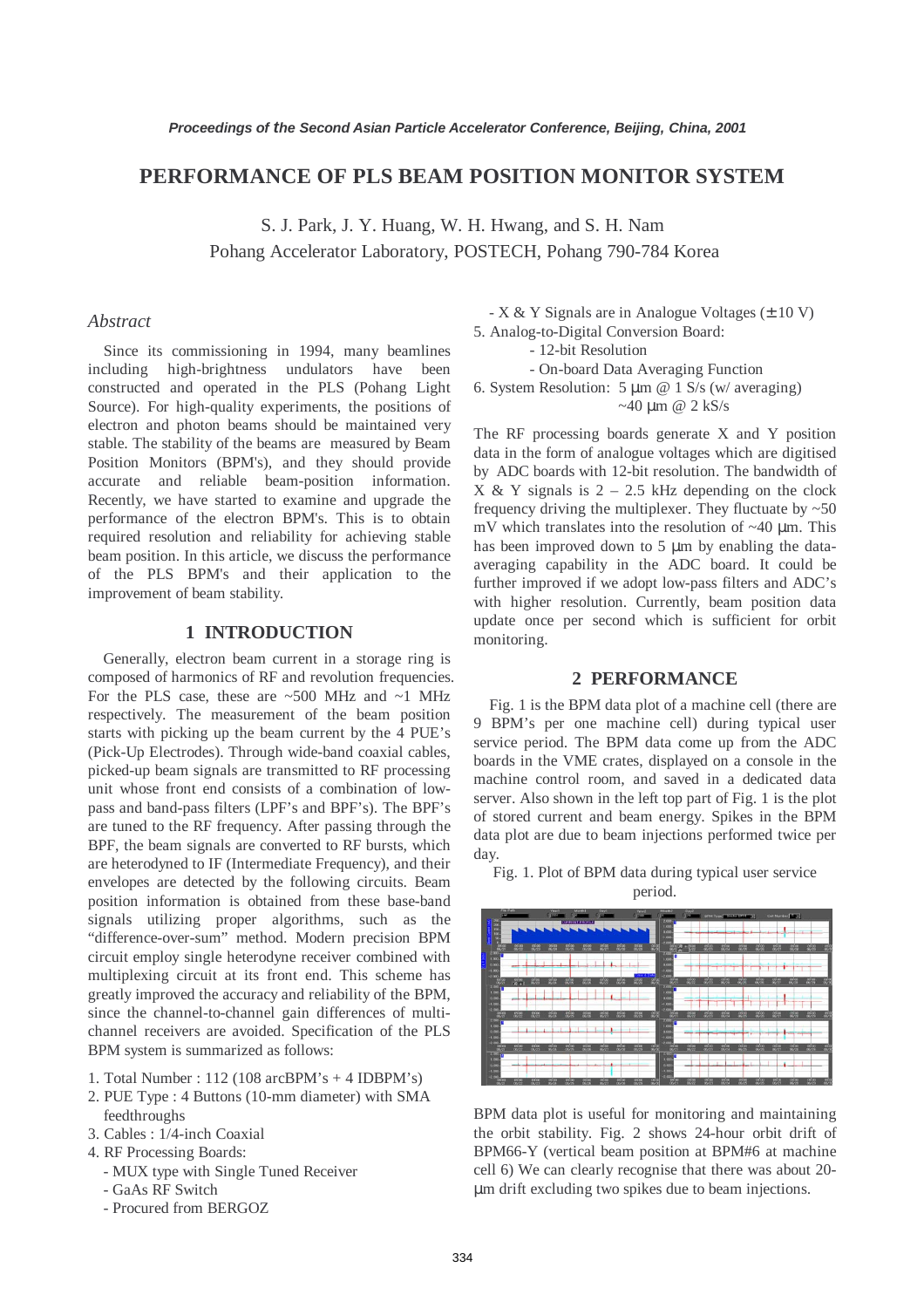

Fig. 2. Measurement of 24-hour orbit drift using BPM.

Quantum jumps in orbit data shown in Fig. 2 represent the ultimate resolution of the BPM.

The resolution limit was further investigated in a testlab experiment whose set-up is shown in Fig. 3.



Fig. 3. Schematics of BPM test set-up.

We have prepared a test chamber with 4 PUE's of the same cross section and dimensions to the real machine. An antenna runs through the test chamber and swept across the cross section of the test chamber by stepping motors. 500-MHz RF is fed from one end of the antenna that is terminated at the other end. 4 wide-band coaxial cables deliver signals picked up from the PUE's to a RF processing board. In order to acquire and process the output signals from the RF processing board, we have prepared a PC equipped with a National Instrument DAQ board (12-bit resolution) and LabVIEW. We have measured the position of the antenna using the BPM. For reference, a Laser Displacement Sensor (LDS) with 0.4 µm resolution was used to monitor the antenna position. Fig. 4 is the plot of BPM and LDS signal, in which the resolution of the BPM is clearly seen. The BPM data was averaged to improve the resolution.



 Fig. 4. Demonstration of 5-µm resolution in test lab. Long-term stability of the BPM signal was also tested in the test lab whose result is shown in Fig. 5.



Fig. 5. Test of long-term stability of BPM signal.

Upper trace in Fig. 5 is the 4-day variation of the antenna position that was measured by the LDS. There was about 5-µm drift in antenna position that was supposed to be caused by the thermal effects due to the daily temperature changes. Lower trace is the variation in BPM signals (averaged after digitising). Its drift is about 10 µm which is the total value including the drift of the antenna position and that of the BPM itself. Therefore, we can say that the drift in BPM itself is roughly 5  $\mu$ m.

## **3 IMPROVEMENT OF ORBIT STABILITY**

The orbit stability is the basic and critical requirement for high-quality experiments in photon beamlines of the  $3<sup>rd</sup>$  generation light sources. There are many factors that influence the orbit stability. Furthermore they might be correlated each other, and it would be almost impossible to identify a single "cause-and-effect" relation. However we could assume typical operation conditions of the machine, and figure out the most probable factors for investigating the existence of the correlation.

The work has started from the BPM. Since it is the direct measure for evaluating the orbit stability, one should establish good resolution, stability, and reliability of the BPM system. Since the PUE's of the BPM system are integrated in the vacuum chambers of the storage ring, the BPM data might reflect the thermal drifts of them. We have tried to measure the amount of the chamber drift with varying operation conditions of the machine. As the result, it was found that the vertical position of the vacuum chamber changes  $\sim 10 \mu m$  per 1 <sup>o</sup>C change of its temperature. This is clearly seen when machine start-up. Fig. 6 is variations of the vertical position and temperatures of the vacuum chamber shown with the ambient temperature of machine tunnel. Note that spikes in the red trace are noises caused by beam injections (kicker).